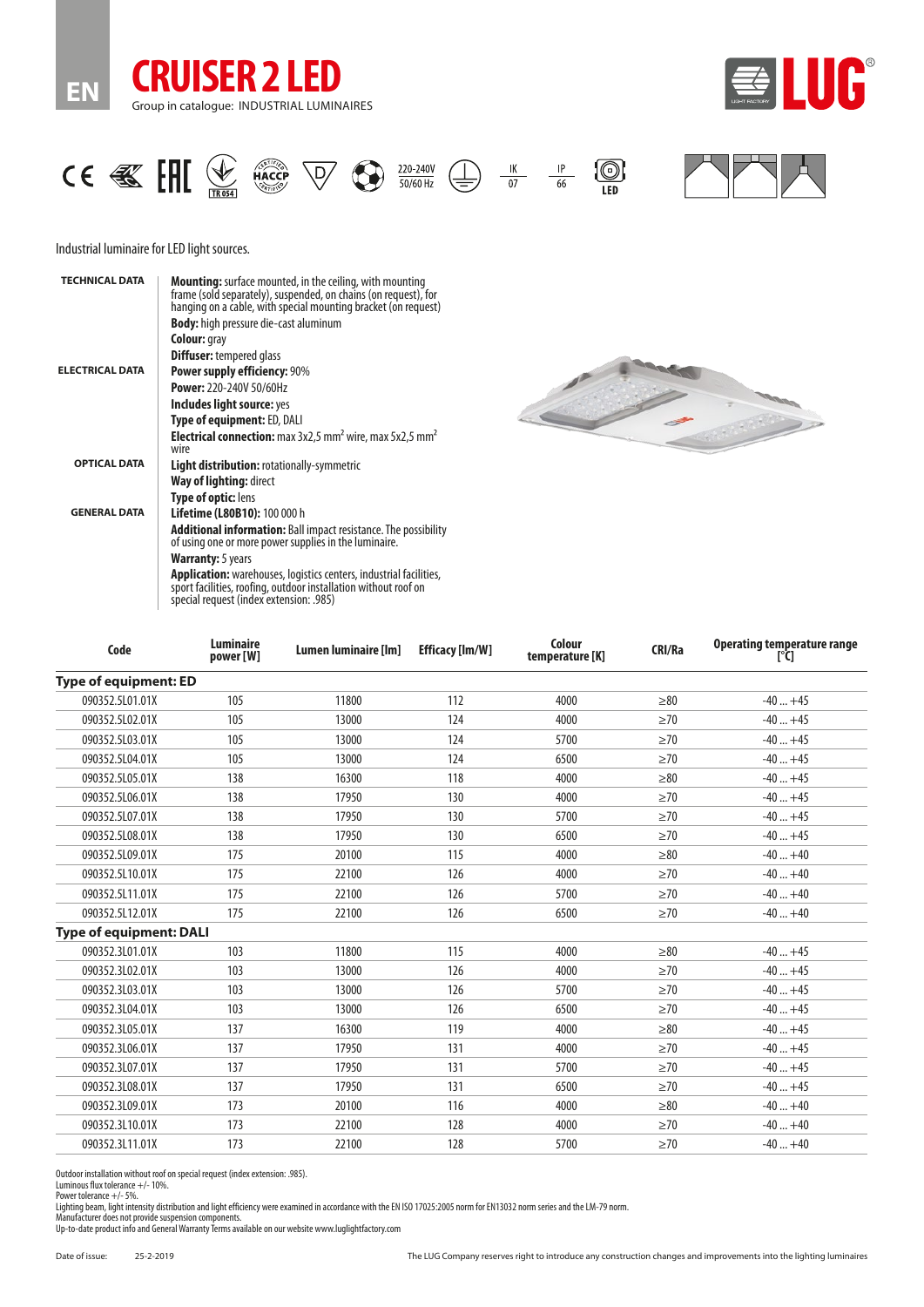



| Code                    | <b>Luminaire</b><br>power [W]           | Lumen luminaire [lm] | <b>Efficacy [lm/W]</b> | Colour<br>temperature [K] | <b>CRI/Ra</b> | Operating temperature range |
|-------------------------|-----------------------------------------|----------------------|------------------------|---------------------------|---------------|-----------------------------|
| Type of equipment: DALI |                                         |                      |                        |                           |               |                             |
| 090352.3L12.01X         | 173                                     | 22100                | 128                    | 6500                      | $\geq 70$     | $-40+40$                    |
| 090352.5L01.01          | 985<br>There is not be constructions of |                      |                        |                           |               |                             |

Type of luminaires

985 Luminaires for outdoor installation without roof on special request

Beam angle

1 55°

3 110°

4 120x40°

8 15° 9 25°

| <b>Dimensions</b><br>[mm]<br>L W H | <b>Mounting</b><br>dimensions [mm]<br>L | <b>Pallet</b><br>quantity | <b>Quantity</b><br>in<br>package | <b>Net</b><br>weight<br>[kg] |  |  |  |  |
|------------------------------------|-----------------------------------------|---------------------------|----------------------------------|------------------------------|--|--|--|--|
| <b>Type of equipment: ED</b>       |                                         |                           |                                  |                              |  |  |  |  |
| 515 345 90                         | 430                                     | 40                        | 1                                | 6.5                          |  |  |  |  |
| 515 345 90                         | 430                                     | 40                        | 1                                | 6.5                          |  |  |  |  |
| 515 345 90                         | 430                                     | 40                        | 1                                | 6.5                          |  |  |  |  |
| 515 345 90                         | 430                                     | 40                        | 1                                | 6.5                          |  |  |  |  |
| 515 345 90                         | 430                                     | 40                        | 1                                | 6.5                          |  |  |  |  |
| 515 345 90                         | 430                                     | 40                        | 1                                | 6.5                          |  |  |  |  |
| 515 345 90                         | 430                                     | 40                        | 1                                | 6.5                          |  |  |  |  |
| 515 345 90                         | 430                                     | 40                        | 1                                | 6.5                          |  |  |  |  |
| 515 345 90                         | 430                                     | 40                        | 1                                | 6.5                          |  |  |  |  |
| 515 345 90                         | 430                                     | 40                        | 1                                | 6.5                          |  |  |  |  |
| 515 345 90                         | 430                                     | 40                        | 1                                | 6.5                          |  |  |  |  |
| 515 345 90                         | 430                                     | 40                        | 1                                | 6.5                          |  |  |  |  |
|                                    |                                         |                           |                                  |                              |  |  |  |  |
| 515 345 90                         | 430                                     | 40                        | 1                                | 6.5                          |  |  |  |  |
| 515 345 90                         | 430                                     | 40                        | 1                                | 6.5                          |  |  |  |  |
| 515 345 90                         | 430                                     | 40                        | 1                                | 6.5                          |  |  |  |  |
| 515 345 90                         | 430                                     | 40                        | 1                                | 6.5                          |  |  |  |  |
| 515 345 90                         | 430                                     | 40                        | 1                                | 6.5                          |  |  |  |  |
| 515 345 90                         | 430                                     | 40                        | 1                                | 6.5                          |  |  |  |  |
| 515 345 90                         | 430                                     | 40                        | 1                                | 6.5                          |  |  |  |  |
| 515 345 90                         | 430                                     | 40                        | 1                                | 6.5                          |  |  |  |  |
| 515 345 90                         | 430                                     | 40                        | 1                                | 6.5                          |  |  |  |  |
| 515 345 90                         | 430                                     | 40                        | 1                                | 6.5                          |  |  |  |  |
| 515 345 90                         | 430                                     | 40                        | 1                                | 6.5                          |  |  |  |  |
| 515 345 90                         | 430                                     | 40                        | 1                                | 6.5                          |  |  |  |  |
|                                    |                                         | Type of equipment: DALI   |                                  |                              |  |  |  |  |





Outdoor installation without roof on special request (index extension: .985). Luminous flux tolerance +/- 10%.

Power tolerance +/- 5%. Lighting beam, light intensity distribution and light efficiency were examined in accordance with the EN ISO 17025:2005 norm for EN13032 norm series and the LM-79 norm.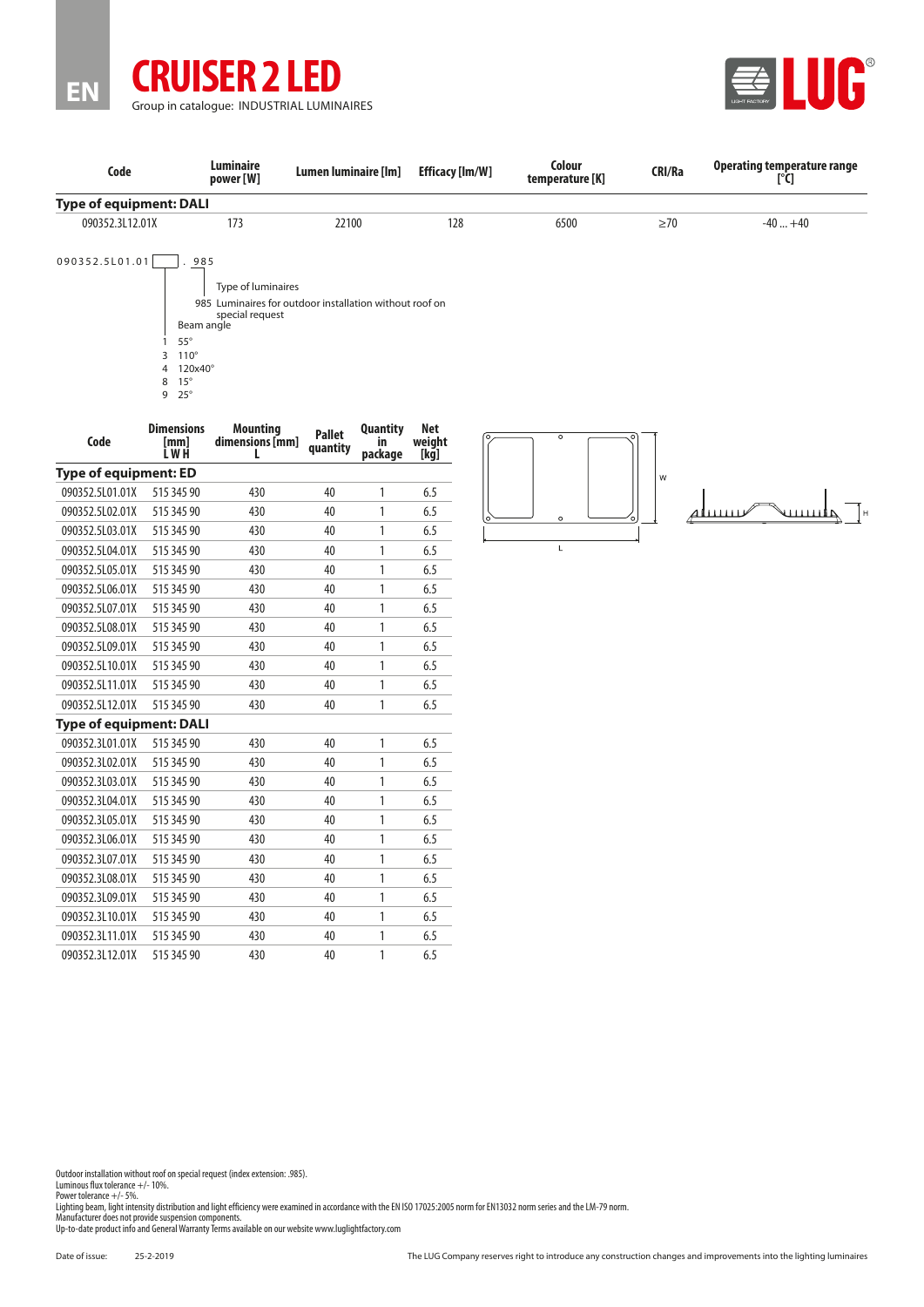



#### **OTHER PICTURES**















Luminaire suspended on a cable with

a special mounting bracket - bottom view a special mounting bracket - top view Luminaire suspended on a cable with

# **ACCESSORIES**

|                | 150020.00821 | Adjustable mounitng bracket                              |  | 150010.00973 | Suspended frame for connecting two<br>CRUISER 2 LED or CRUISER 2 LB LED<br><b>luminaires</b> |
|----------------|--------------|----------------------------------------------------------|--|--------------|----------------------------------------------------------------------------------------------|
|                | 150020.00957 | Adjustable mounitng bracket for<br>mounting without roof |  |              |                                                                                              |
|                | 150020.00824 | Bracket for surface mounting                             |  | 150020.00990 | Mounting bracket for hanging CRUISER<br>2 LED/CRUISER 2 LB LED luminaires on<br>a cable      |
|                | 150020.00956 | Bracket for surface mounting without<br>roof             |  |              |                                                                                              |
| $\sim 10^{10}$ | 150021.00917 | Frame for recessed mounting                              |  |              |                                                                                              |
|                | 150021.00941 | Frame for recessed mounting without<br>roof              |  |              |                                                                                              |

# **LIGHT BEAM CURVES**



Outdoor installation without roof on special request (index extension: .985). Luminous flux tolerance +/- 10%.

Power tolerance +/- 5%. Lighting beam, light intensity distribution and light efficiency were examined in accordance with the EN ISO 17025:2005 norm for EN13032 norm series and the LM-79 norm.